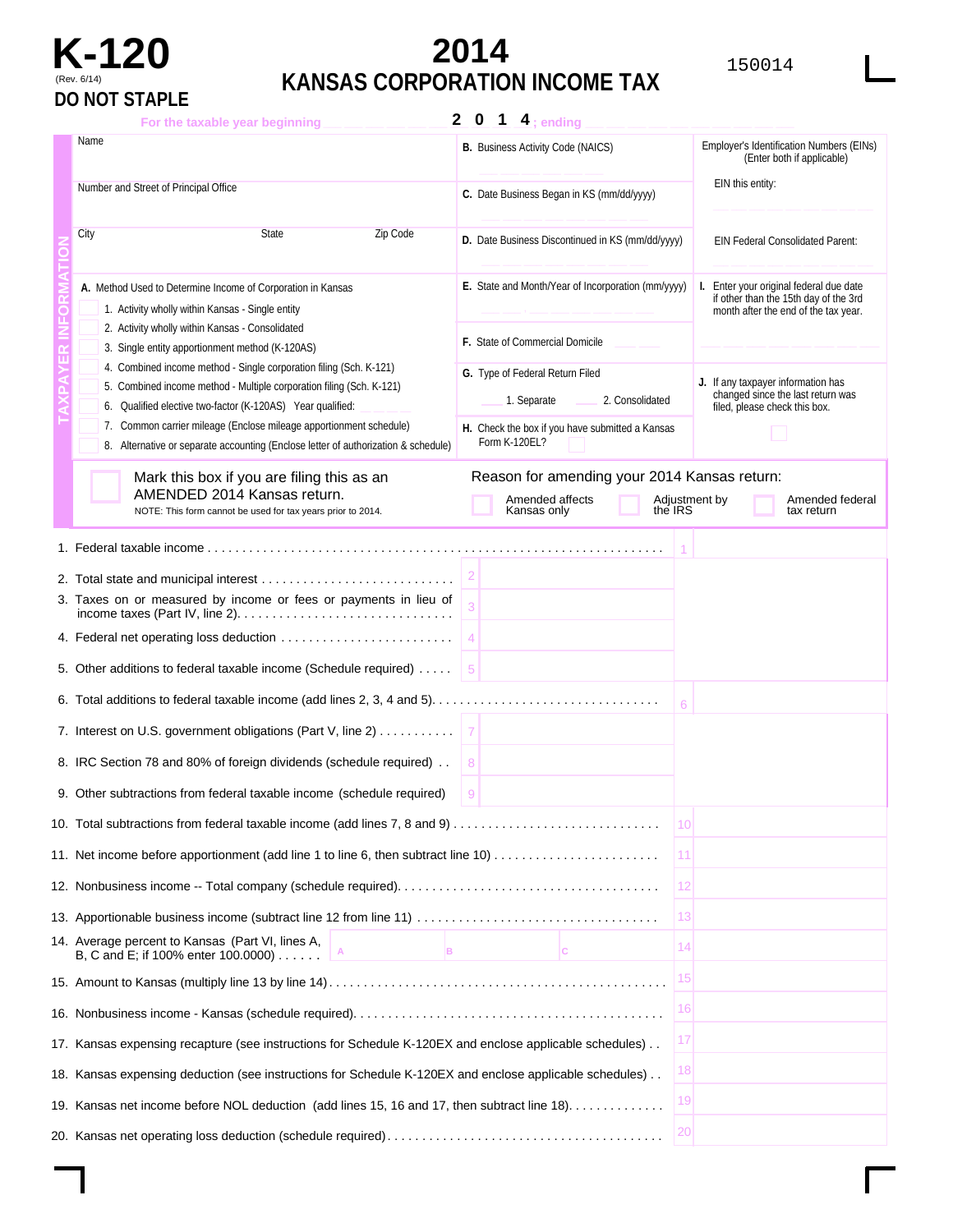#### 150114

| 21. Combined report (Schedule K-121) or alternative/separate accounting income (separate schedule).                     | 21                                                     |
|-------------------------------------------------------------------------------------------------------------------------|--------------------------------------------------------|
| 22. Kansas taxable income (subtract line 20 from line 19 or enter line 21, as applicable)                               | 22                                                     |
| 23                                                                                                                      |                                                        |
| 24<br>24. Surtax (3% of line 22 in excess of \$50,000)                                                                  |                                                        |
|                                                                                                                         | 25                                                     |
| 26. Total nonrefundable credits (Part I, line 27; cannot exceed amount on line 25)                                      | 26                                                     |
| 27. Balance (subtract line 26 from line 25; cannot be less than zero)                                                   | 27                                                     |
| 28. Estimated tax paid and amount credited forward (Part II, line 4).<br> 28                                            | If this is your <b>ORIGINAL</b>                        |
| 29. Other tax payments (enclose separate schedule)                                                                      | Kansas return, skip lines<br>32 and 33 and continue to |
|                                                                                                                         | line 34.                                               |
| 31. Total of all other refundable credits (Part I, line $34)$ 31                                                        | If this is your AMENDED                                |
| 32. Payment remitted with original return; see instructions<br> 32                                                      | Kansas return, complete<br>lines 32 and 33 before      |
| 33. Overpayment from original return (this figure is a subtraction;<br>33                                               | continuing to line 34.                                 |
|                                                                                                                         | 34                                                     |
|                                                                                                                         | 35                                                     |
| 36                                                                                                                      |                                                        |
| 37                                                                                                                      |                                                        |
| 38. Estimated tax penalty<br> 38                                                                                        |                                                        |
| 39. Total tax, interest & penalty due (add lines 35 through 38). Complete Form K-120V and enclose it with your payment. | 39                                                     |
|                                                                                                                         | 40                                                     |
|                                                                                                                         | 41                                                     |
| 42. CREDIT FORWARD. Enter the amount of line 40 (original return only) you wish to be applied to 2015                   |                                                        |

I authorize the Director of Taxation or the Director's designee to discuss my K-120 and enclosures with my preparer.

I declare under the penalties of perjury that to the best of my knowledge this is a true, correct, and complete return.

| sign<br>here | Signature of officer                                                                | Title | Date |  |
|--------------|-------------------------------------------------------------------------------------|-------|------|--|
|              | Individual or firm signature of preparer<br>Address and Phone Number                |       | Date |  |
|              | Tax preparer's EIN (Employer Identification Number) or SSN (Social Security Number) |       |      |  |

**NOTE: You are not required to send a copy of your entire federal return. See instructions for the list of federal forms required to accompany the state return.** 

**Mail to: Kansas Corporate Tax, Kansas Department of Revenue, PO Box 758571, Topeka, KS 66675-8571**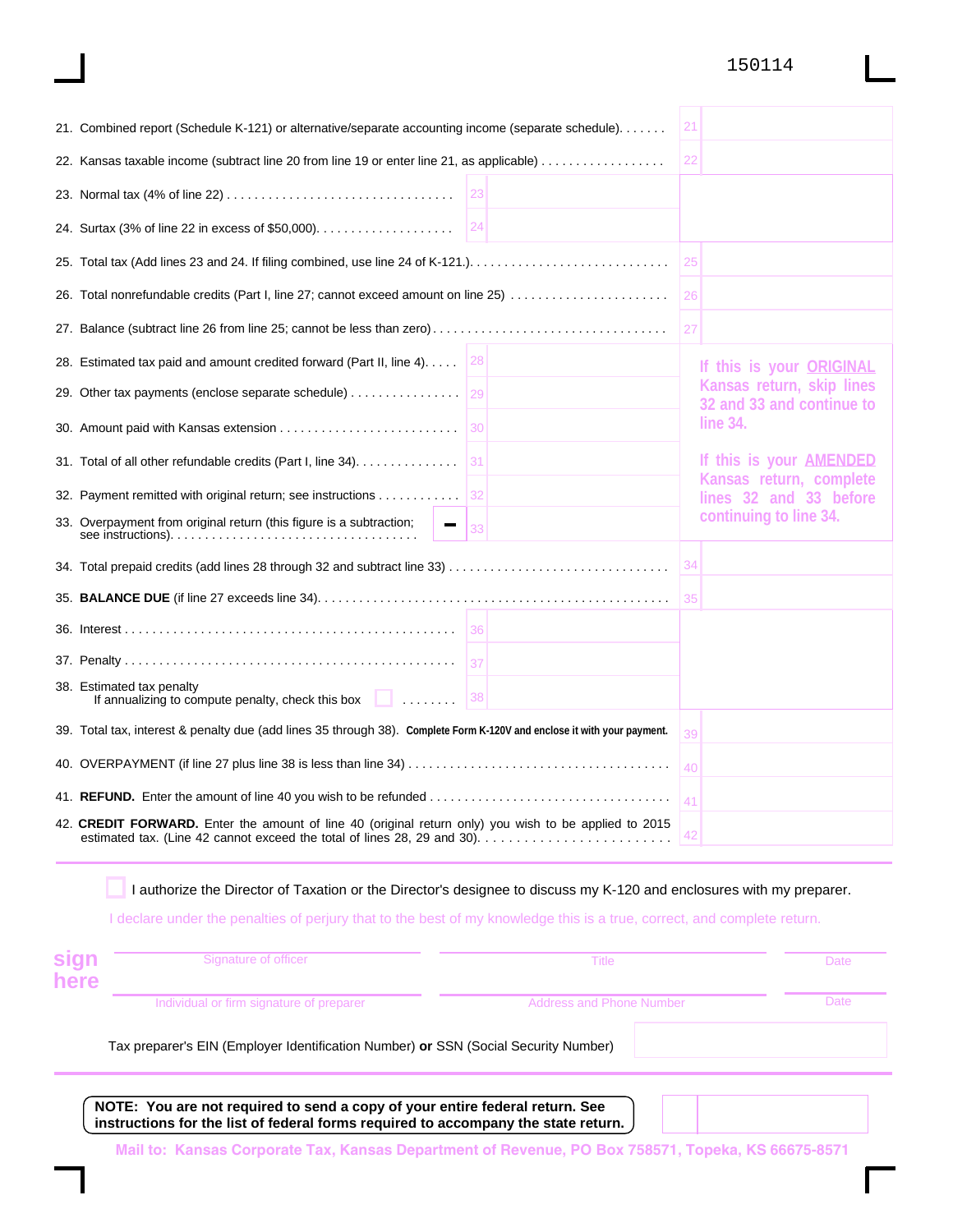# **PART I - NONREFUNDABLE AND REFUNDABLE CREDITS (see instructions)**

| 1.  |                                                                                                   |
|-----|---------------------------------------------------------------------------------------------------|
| 2.  |                                                                                                   |
| 3.  | Business and Job Development Credit -- for carry forward use only (Enclose Schedule K-34)         |
| 4.  |                                                                                                   |
| 5.  |                                                                                                   |
| 6.  |                                                                                                   |
| 7.  |                                                                                                   |
| 8.  |                                                                                                   |
| 9.  |                                                                                                   |
| 10. |                                                                                                   |
| 11. |                                                                                                   |
| 12. |                                                                                                   |
| 13. |                                                                                                   |
| 14. |                                                                                                   |
| 15. | Law Enforcement Training Center Credit -- for carry forward use only (Enclose Schedule K-72)      |
| 16. |                                                                                                   |
| 17. | Kansas National Guard and Reserve Employer Credit (Enclose Schedule K-74).                        |
| 18. |                                                                                                   |
| 19. |                                                                                                   |
| 20. |                                                                                                   |
| 21. |                                                                                                   |
| 22. | Storage and Blending Equipment Credit -- for carry forward use only (Enclose Schedule K-82).      |
| 23. | Electric Cogeneration Facility Credit -- for carry forward use only (Enclose Schedule K-83).      |
| 24. |                                                                                                   |
| 25. | Declared Disaster Capital Investment Credit -- for carry forward use only (Enclose Schedule K-87) |
| 26. |                                                                                                   |
| 27. | Total nonrefundable credits (Add lines 1 through 26. Enter total here and on line 26, page 2).    |

|     | 28. Telecommunications and Railroad Credit (Enclose Schedule K-36)                                 |
|-----|----------------------------------------------------------------------------------------------------|
|     |                                                                                                    |
| 30. |                                                                                                    |
|     |                                                                                                    |
| 32. |                                                                                                    |
| 33. |                                                                                                    |
| 34. | Total refundable credits (Add lines 28 through 33. Enter total here and on line 31, page 2) masses |
|     |                                                                                                    |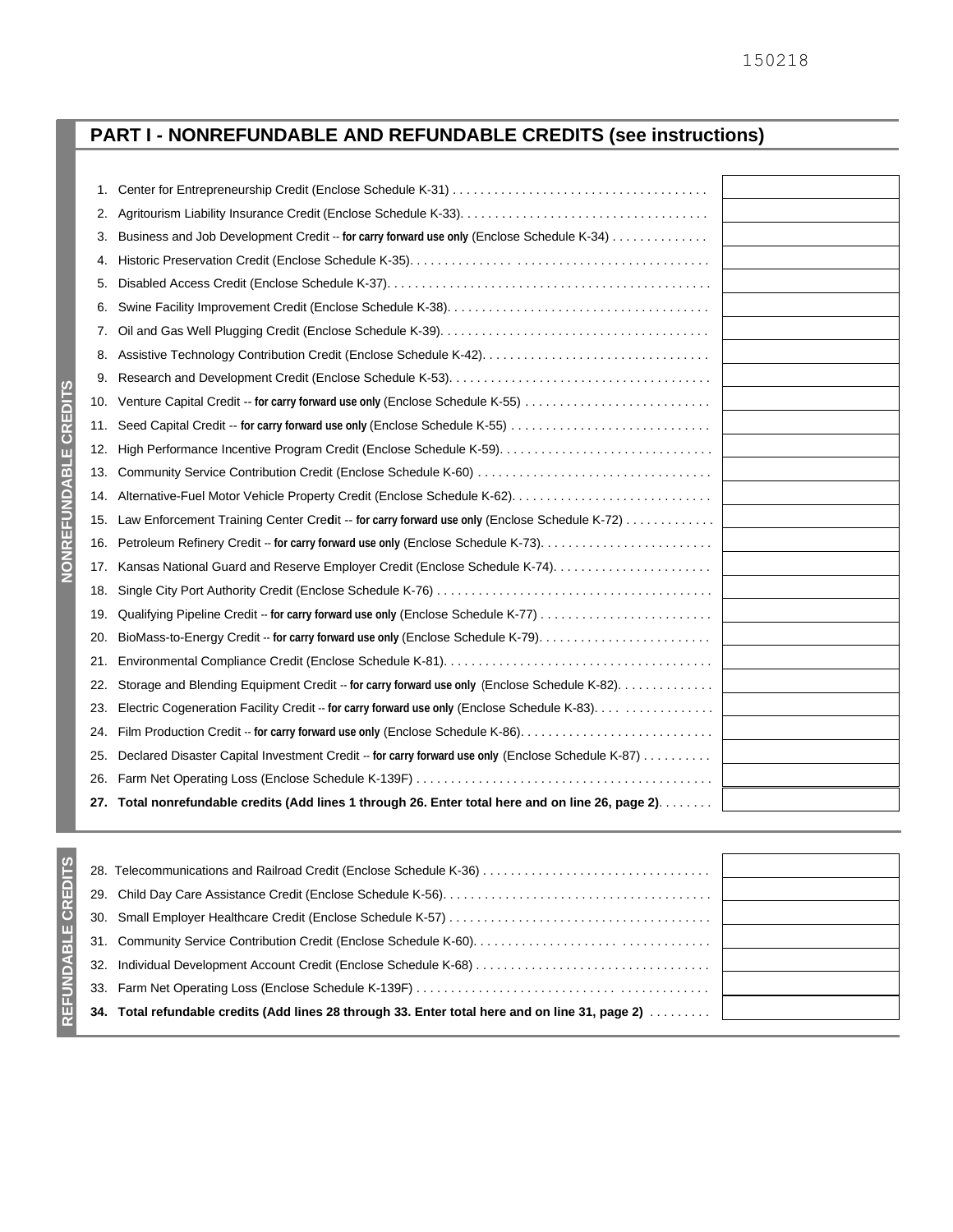|                                                                                                                                                                                                                                | <b>PART II - ADDITIONAL INFORMATION</b>                                                                                                                                  |      |                                                                       |    | 150318                                                                                                                                                                                                                                                                                                                                                 |  |  |
|--------------------------------------------------------------------------------------------------------------------------------------------------------------------------------------------------------------------------------|--------------------------------------------------------------------------------------------------------------------------------------------------------------------------|------|-----------------------------------------------------------------------|----|--------------------------------------------------------------------------------------------------------------------------------------------------------------------------------------------------------------------------------------------------------------------------------------------------------------------------------------------------------|--|--|
|                                                                                                                                                                                                                                | name for the preceding year? ______ Yes ______ No<br>If "no", enter previous name and EIN.                                                                               |      | 1. Did the corporation file a Kansas Income Tax return under the same |    | 6. If this is a final return for Kansas, state the reason. If the<br>corporation was liquidated or dissolved, state the IRC section under<br>which the corporation was liquidated.                                                                                                                                                                     |  |  |
|                                                                                                                                                                                                                                | 2. Enter the address of the corporation's principal location in Kansas.                                                                                                  |      |                                                                       | 7. | If your federal taxable income has been redetermined for any prior<br>years that have not previously been reported to Kansas, check the<br>applicable box(es) below and state the calendar, fiscal, or short<br>period year ending date. You are required to submit, under separate<br>cover, the federal Forms 1139, 1120X, or Revenue Agent's Report |  |  |
|                                                                                                                                                                                                                                | 3. The corporation's books are in care of:                                                                                                                               |      |                                                                       |    | along with the Kansas amended return.                                                                                                                                                                                                                                                                                                                  |  |  |
| Name experience and the second contract of the second contract of the second contract of the second contract of the second contract of the second contract of the second contract of the second contract of the second contrac |                                                                                                                                                                          |      |                                                                       |    | Revenue Agent's Report<br><b>Net Operating Loss</b>                                                                                                                                                                                                                                                                                                    |  |  |
|                                                                                                                                                                                                                                |                                                                                                                                                                          |      |                                                                       |    | Amended Return                                                                                                                                                                                                                                                                                                                                         |  |  |
|                                                                                                                                                                                                                                |                                                                                                                                                                          |      |                                                                       |    | Years ended                                                                                                                                                                                                                                                                                                                                            |  |  |
| on this return.                                                                                                                                                                                                                | 4. List each estimated tax payment and credit forward amount claimed                                                                                                     |      |                                                                       |    | 8. If you are registered with the Kansas Department of Revenue under<br>any other Kansas tax act, enter all registration or license numbers on<br>the applicable line.                                                                                                                                                                                 |  |  |
| Date                                                                                                                                                                                                                           | Amount                                                                                                                                                                   | Date | Amount                                                                |    |                                                                                                                                                                                                                                                                                                                                                        |  |  |
|                                                                                                                                                                                                                                |                                                                                                                                                                          |      |                                                                       |    |                                                                                                                                                                                                                                                                                                                                                        |  |  |
|                                                                                                                                                                                                                                |                                                                                                                                                                          |      |                                                                       |    |                                                                                                                                                                                                                                                                                                                                                        |  |  |
|                                                                                                                                                                                                                                |                                                                                                                                                                          |      |                                                                       |    |                                                                                                                                                                                                                                                                                                                                                        |  |  |
|                                                                                                                                                                                                                                | 5. Has your corporation been involved in any reorganization during the<br>period covered by this return? _____ Yes _____ No<br>If "yes", enclose a detailed explanation. |      |                                                                       |    | the control of the control of the control of the control of the control of                                                                                                                                                                                                                                                                             |  |  |

| Name of Corporation                                    | Employer ID Number |  |  |  |
|--------------------------------------------------------|--------------------|--|--|--|
|                                                        |                    |  |  |  |
|                                                        |                    |  |  |  |
|                                                        |                    |  |  |  |
| (Enclose a separate sheet for additional corporations) |                    |  |  |  |

#### **PART IV - SCHEDULE OF TAXES**

(Include those taxes deducted on line 17 of the federal return. See instructions.)

1. Taxes on or measured by income or fees or payments in lieu of income taxes (include federal environmental tax; itemize).

| . |  |
|---|--|
| . |  |
|   |  |
|   |  |
|   |  |
|   |  |

## **PART V - SCHEDULE OF INTEREST INCOME**

(Include the interest from line 5 of the federal return)

1. U.S. interest income (describe type):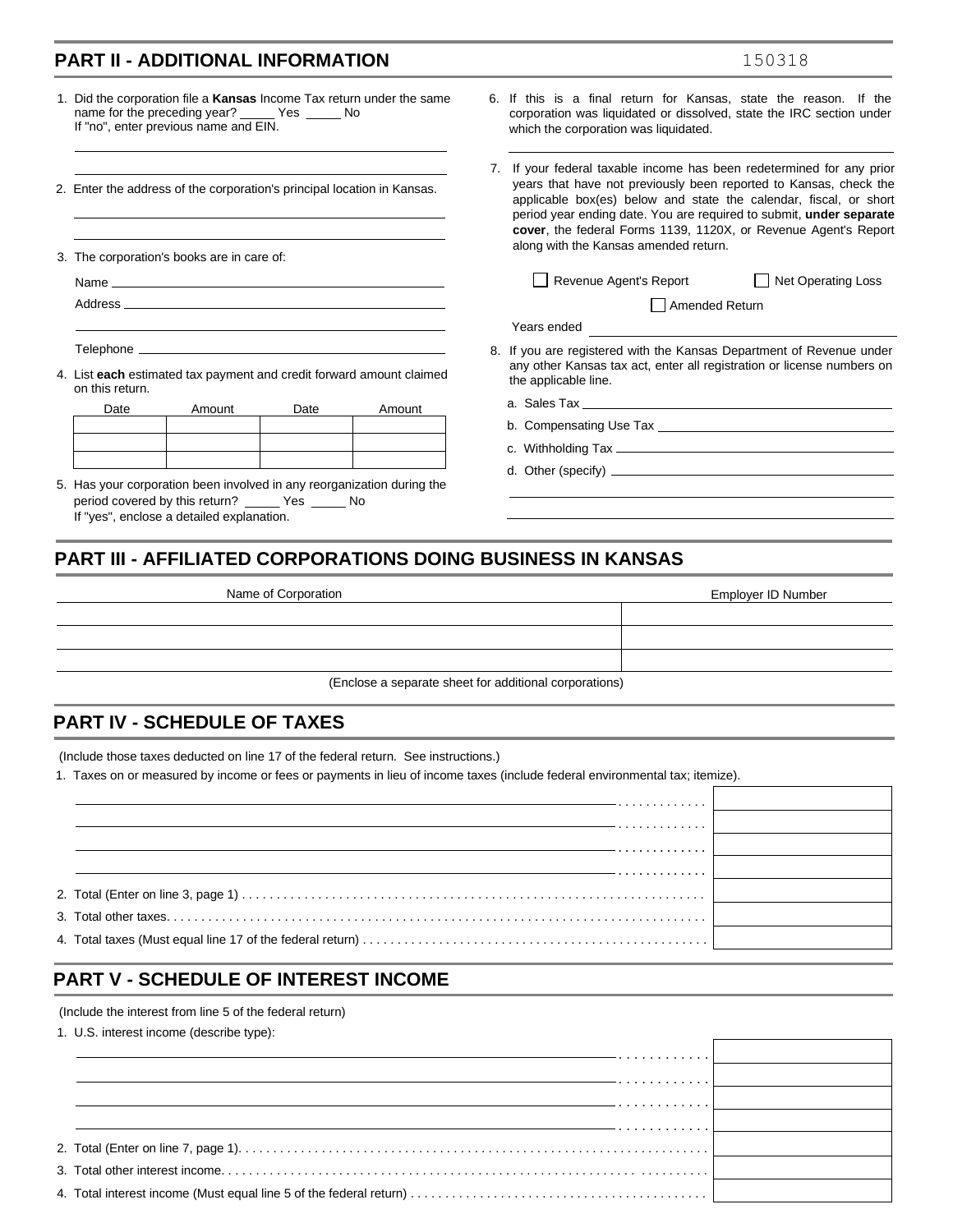

# **K-120AS KANSAS Corporation Apportionment Schedule**

150418

**FOR USE BY CORPORATIONS APPORTIONING INCOME (Corporations using the combined income method must use Schedule K-121)** 

**For the taxable year beginning \_\_\_\_ \_\_\_ \_\_\_ \_\_\_ \_\_\_ \_\_\_ \_\_\_ \_\_\_ ; ending \_\_\_\_ \_\_ 2014 \_ \_\_\_ \_\_\_ \_\_\_ \_\_\_ \_\_\_ \_\_\_**

Name as shown on Form K-120 **Employer Identification Number (EIN)** Employer Identification Number (EIN)

### **PART VI - APPORTIONMENT FORMULA**

|          | A. Property                                                                                                                                                 | <b>WITHIN KANSAS</b> |                | <b>TOTAL COMPANY</b> |                      |                                                  |               |
|----------|-------------------------------------------------------------------------------------------------------------------------------------------------------------|----------------------|----------------|----------------------|----------------------|--------------------------------------------------|---------------|
|          | (1) Value of owned real and tangible personal<br>property used in the business at original cost                                                             | Beginning<br>of Year | End<br>of Year | Beginning<br>of Year | End<br>of Year       | <b>PERCENT</b><br><b>WITHIN</b><br><b>KANSAS</b> |               |
|          |                                                                                                                                                             |                      |                |                      |                      |                                                  |               |
|          |                                                                                                                                                             |                      |                |                      |                      |                                                  |               |
|          |                                                                                                                                                             |                      |                |                      |                      |                                                  |               |
|          |                                                                                                                                                             |                      |                |                      |                      |                                                  |               |
|          | Other tangible assets (Enclose schedule).                                                                                                                   |                      |                |                      |                      |                                                  |               |
|          |                                                                                                                                                             |                      |                |                      |                      |                                                  |               |
|          |                                                                                                                                                             |                      |                |                      |                      |                                                  |               |
|          | Average owned property (Beg. + End $\div$ 2)                                                                                                                |                      |                |                      |                      |                                                  |               |
|          | 2) Net annual rented property. Multiplied by 8<br>TOTAL PROPERTY (Enter on line 14A, page 1)                                                                |                      |                |                      |                      | A                                                | %             |
|          |                                                                                                                                                             |                      |                |                      |                      |                                                  |               |
|          | B. Payroll (Those corporations qualified and utilizing the elective two-factor formula must complete<br>this area only during the first year of qualifying) |                      |                | <b>Within Kansas</b> | <b>Total Company</b> |                                                  |               |
|          |                                                                                                                                                             |                      |                |                      |                      |                                                  |               |
|          |                                                                                                                                                             |                      |                |                      |                      |                                                  |               |
|          |                                                                                                                                                             |                      |                |                      |                      |                                                  |               |
|          |                                                                                                                                                             |                      |                |                      |                      |                                                  |               |
|          |                                                                                                                                                             |                      |                |                      |                      |                                                  |               |
|          | TOTAL PAYROLL (Enter on line 14B, page 1) (If qualified and utilizing the elective                                                                          |                      |                |                      |                      |                                                  | %             |
|          |                                                                                                                                                             |                      |                |                      |                      |                                                  |               |
|          |                                                                                                                                                             |                      |                |                      |                      |                                                  |               |
|          | (1) Sales delivered or shipped to purchasers in Kansas:                                                                                                     |                      |                |                      |                      |                                                  |               |
|          |                                                                                                                                                             |                      |                |                      |                      |                                                  |               |
|          |                                                                                                                                                             |                      |                |                      |                      |                                                  |               |
|          | (2) Sales shipped from Kansas to:                                                                                                                           |                      |                |                      |                      |                                                  |               |
|          |                                                                                                                                                             |                      |                |                      |                      |                                                  |               |
|          | (b) Purchasers in a state where the taxpayer would not be taxable (e.g., under federal                                                                      |                      |                |                      |                      |                                                  |               |
|          |                                                                                                                                                             |                      |                |                      |                      |                                                  |               |
|          |                                                                                                                                                             |                      |                |                      |                      |                                                  |               |
|          |                                                                                                                                                             |                      |                |                      |                      |                                                  |               |
|          |                                                                                                                                                             |                      |                |                      |                      |                                                  |               |
|          |                                                                                                                                                             |                      |                |                      |                      |                                                  |               |
|          |                                                                                                                                                             |                      |                |                      |                      |                                                  |               |
|          |                                                                                                                                                             |                      |                |                      |                      |                                                  |               |
|          |                                                                                                                                                             |                      |                |                      |                      |                                                  |               |
|          |                                                                                                                                                             |                      |                |                      |                      | C                                                | %             |
|          |                                                                                                                                                             |                      |                |                      |                      |                                                  | $\%$          |
| $D(1)$ . |                                                                                                                                                             |                      |                |                      |                      | D(1)                                             |               |
| $D(2)$ . |                                                                                                                                                             |                      |                |                      |                      | D(2)                                             | $\frac{0}{6}$ |
| Е.       | Average percent of either D(1) or D(2), whichever is applicable (Enter on line 14, page 1)                                                                  |                      |                |                      |                      | E                                                | $\frac{0}{6}$ |